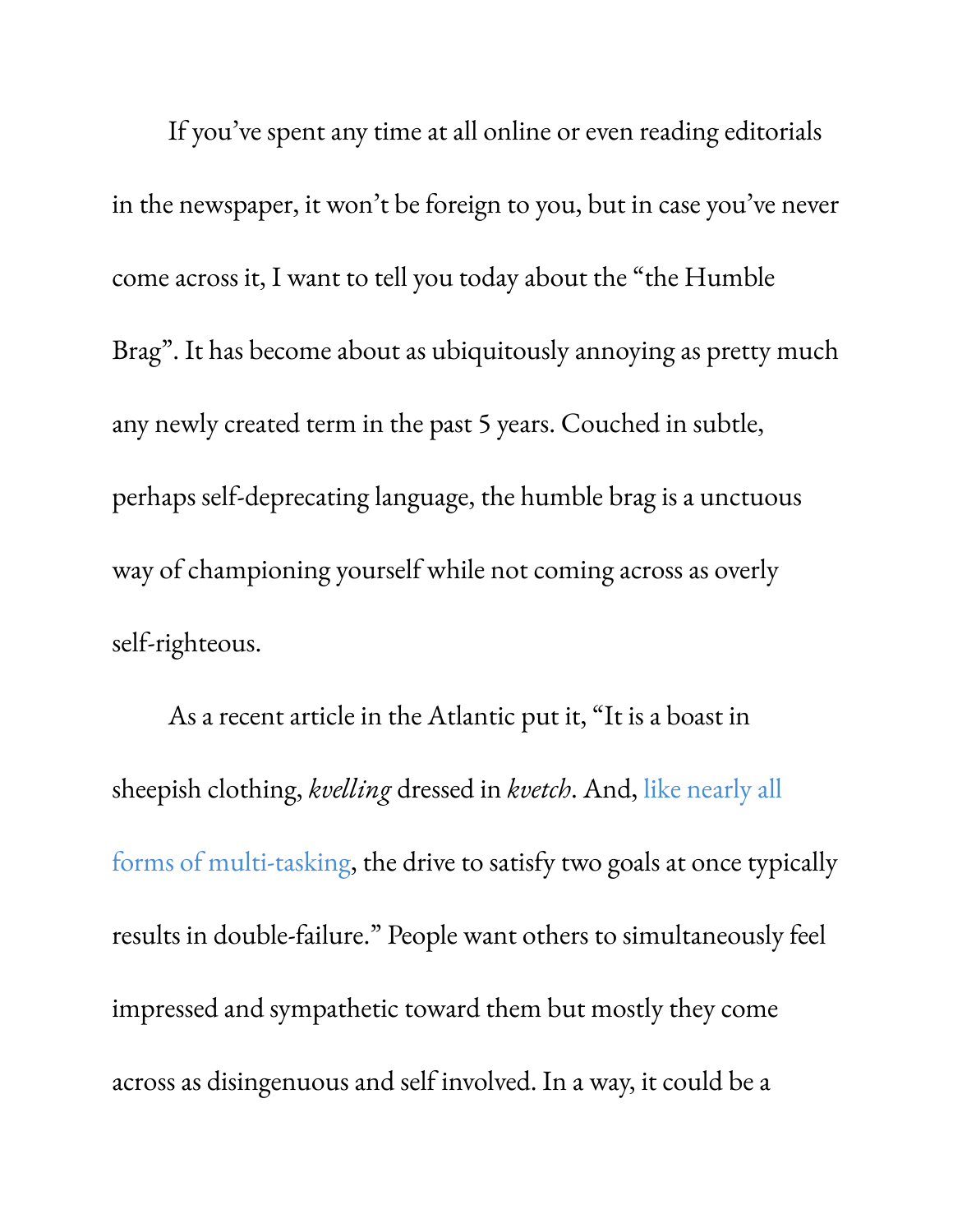symptom of a social media driven society, one that is constrained by character limits and short attention spans that requires us to pack in as much density to simple statements as possible. Whatever the reason though, it comes across as incredibly ingratiating and somehow continues to grow in usage!

An extension of this has been uptick in usage of the word "humbled" to describe moments of success in life. It was something I noticed in people ' s speech and then came across in a recent New York Times Magazine article. In it, they quoted from Lincoln' s first political announcement in 1832 where he said the following: "I am young and unknown to many of you, " "I was born and have ever remained in the most humble walks of life." If the people of his county saw fit to elect him to the Illinois State Legislature, he said, "they will have conferred a favor upon me, for which I shall be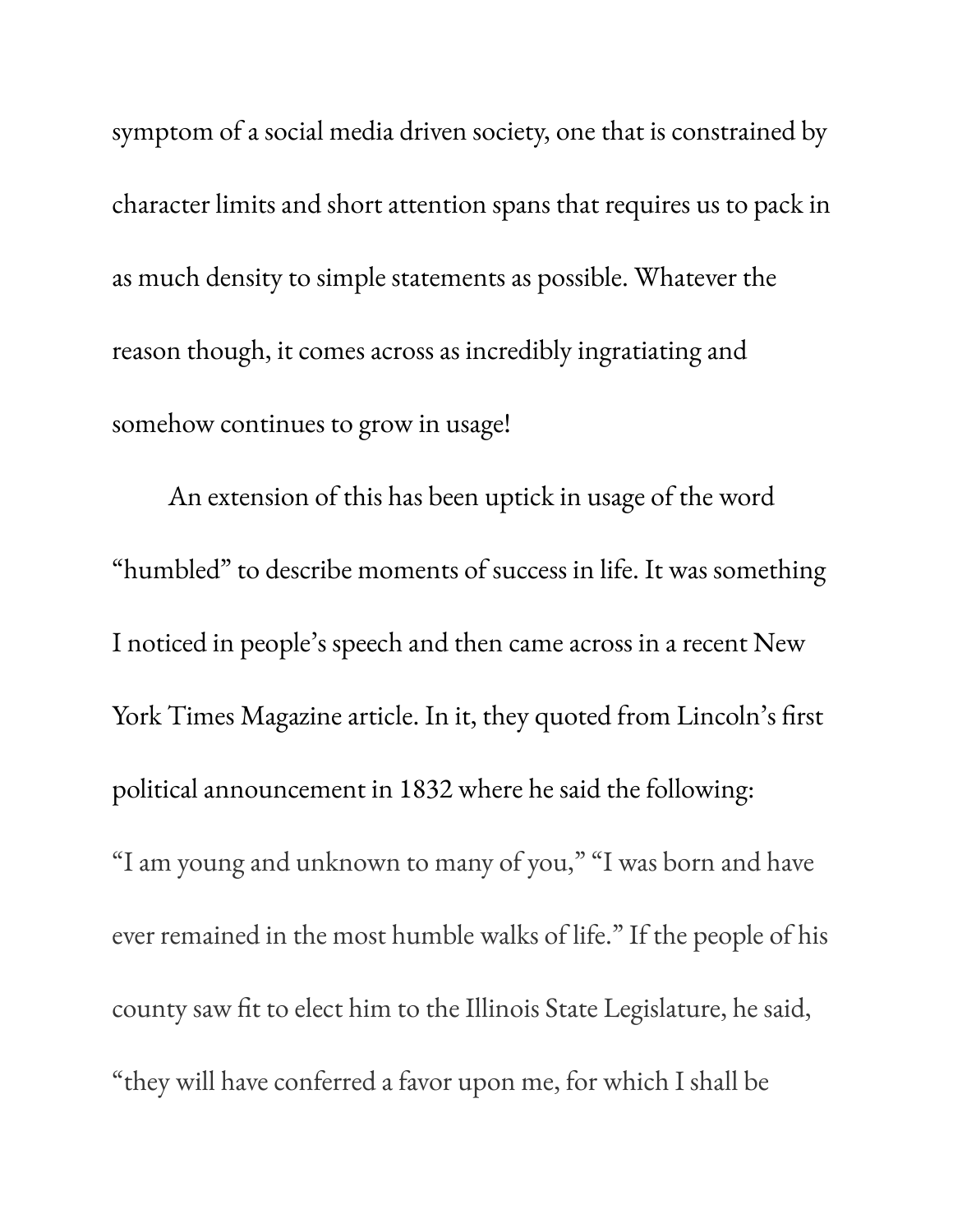unremitting in my labors to compensate." Lincoln' s humility would become legendary, setting the standard for a certain kind of political persona: a figure from the "humble walks of life " offering devoted service to the public. But the humble part, you 'll notice, came first: As a self-educated frontier jack-of-many-trades, he was humble to begin with, not humbled by his own political success "

Of course we all know you can learn humility through years of practice and intentionality. Ideally, it' s a value we were all taught as children or hopefully learned as adults. But what Lincoln' s phrasing suggests is that humility should come first-An anachronistic "I'm not worthy."

We don't generally conceive of humility as something we feel when we ' ve been honored or celebrated. In fact, the opposite generally happens and it' s not, in and of itself a bad thing. You feel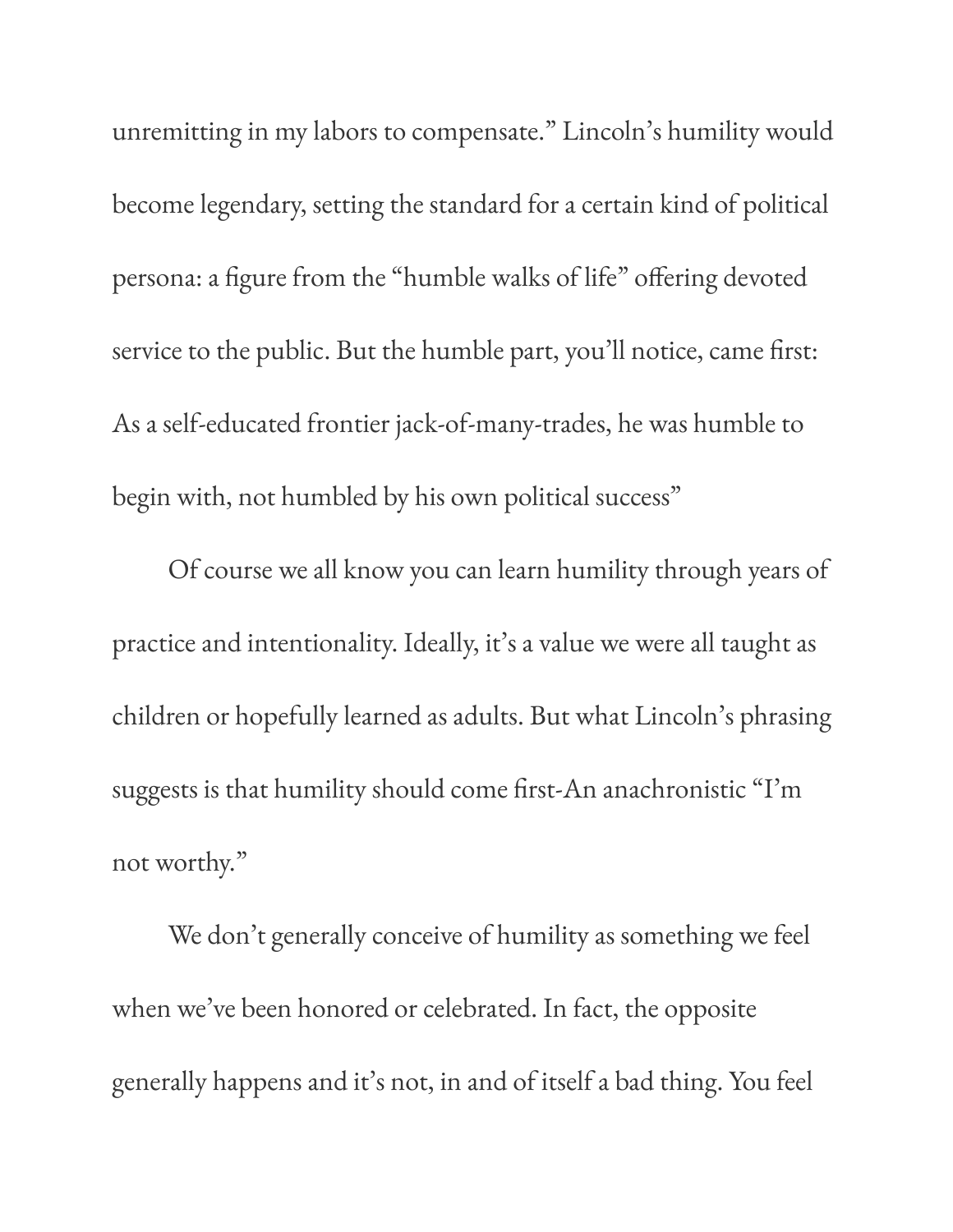good. Your pride swells. Your ego grows. Assuming you can reign it in and harness it, there ' s nothing inherently wrong with that.

However, if you paid attention to the way folks speak these days, you could argue we are living in the humblest of times. People are humbled all over the place. Lately it' s pro forma — possibly even mandatory — for politicians, athletes, celebrities and other public figures to be vocally and vigorously humbled by every honor awarded, prize won, job offered, record broken, pound lost, shout-out received, "like " given and thumb upped

But, when you start to throw around "I'm so humbled" when you 're awarded with something, it rings hollow and perverts the true meaning of humility. Oh yeah, also, it' s wrong. To be humbled is to be brought low. You can be humbled by a particularly difficult life event that reminds you of your fragility or diminished stature. Or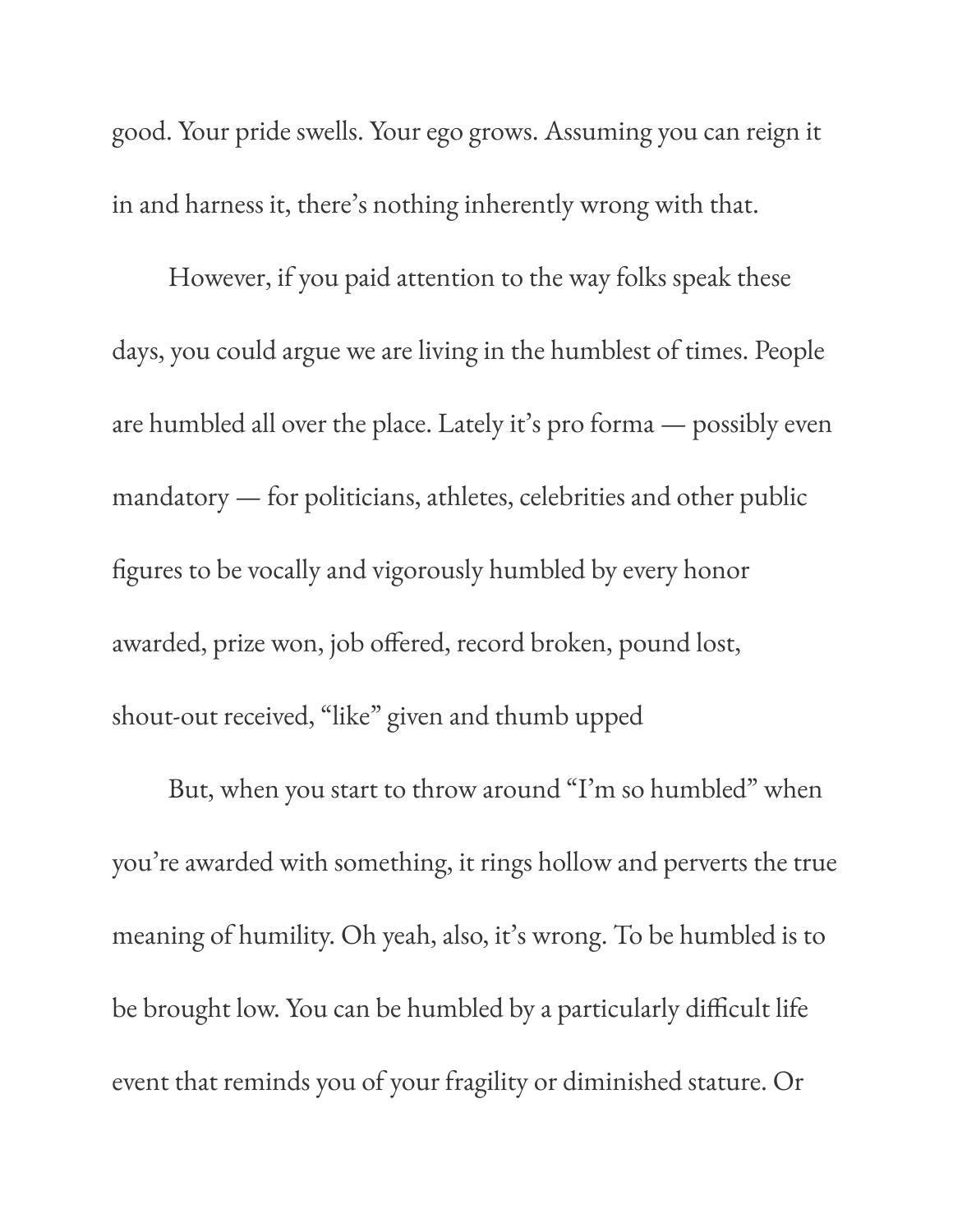you can be humbled by the awe-someness of something in nature---think seeing the Grand Canyon for the first time or perhaps, dare I say it, feeling the Divine Presence in your life.

Yet, through a quick read through or viewing of any tv show you 'll find humbled more being used as a verbal pat on the back, an I'm-so-proud-of-myself kind moment.

So how do we get back to that level of actual humility and veer away from sanctimonious piety? The answer, my friends can be learned...from one little Aleph.

The first word of Parshat Vayikra is unsurprisingly Vayikra. But when you look at it in the scroll, you 'll notice that the Aleph at the end of the word looks very different, as it' s in much tinier printing than the other letters. And God spoke to Moses-a seemingly innocuous sentence, once that is repeated over and over again in the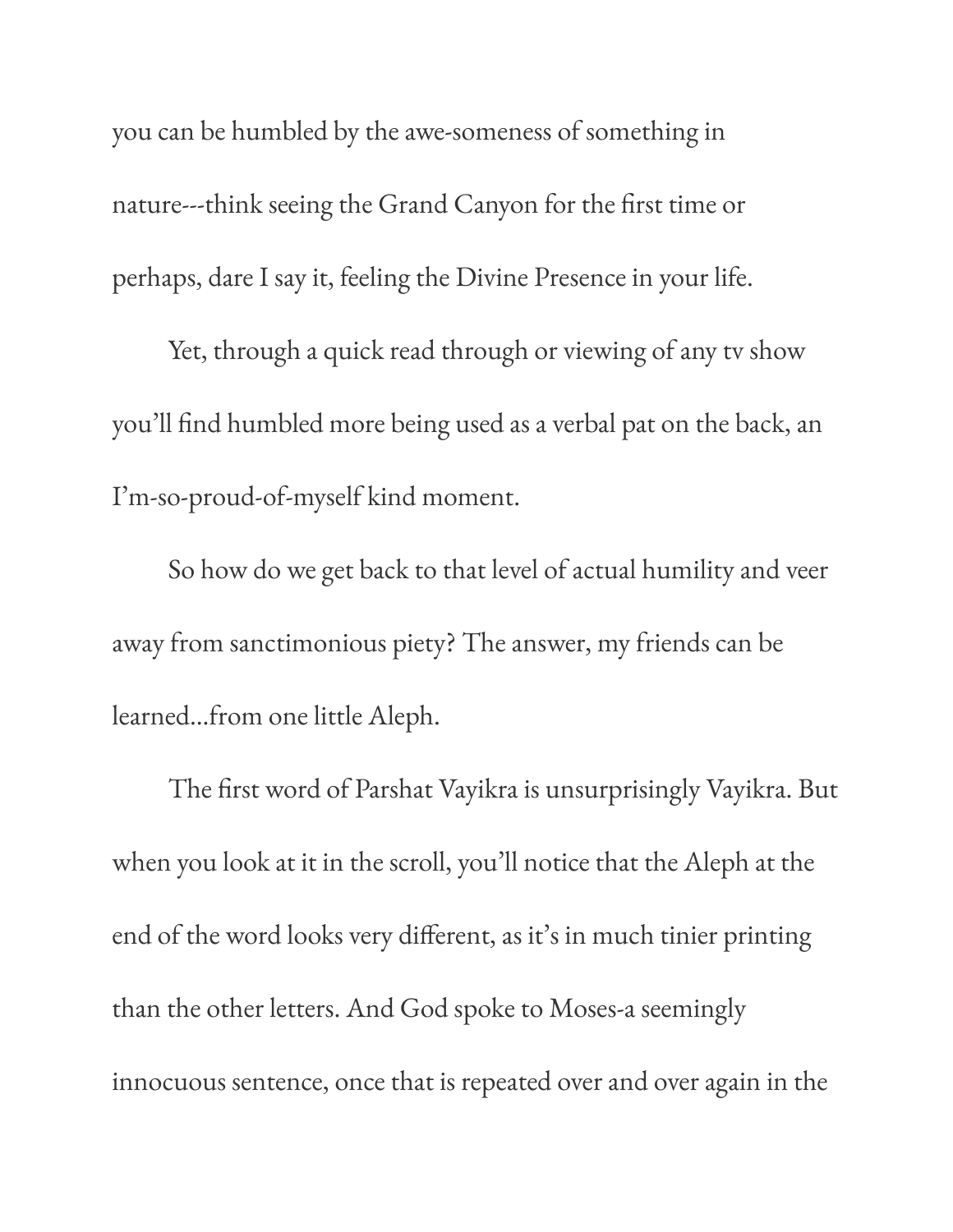Torah. Yet, beneath its surface, there is something much more meaningful going on. There are a number of small and letters in the Torah. Each of them in their small little packaging contain an immense amount of Rabbinic commentary because hey, what' s the more Rabbinic than coming up with 100 interpretations based on one small letter?

In our case here, I want to share with you a teaching of the Ba ' al Haturim, Rabbi Jacob ben Asher from Medieval Spain. In this verse, he claims this aleph is an allusion to an intimate conversation that Moses and God shared as Moses was transcribing God' s Torah.

According to the midrash, God was dictating the text of the Torah to Moses. When he arrived at the words in question, "And then God called to Moses, " Moses hesitated.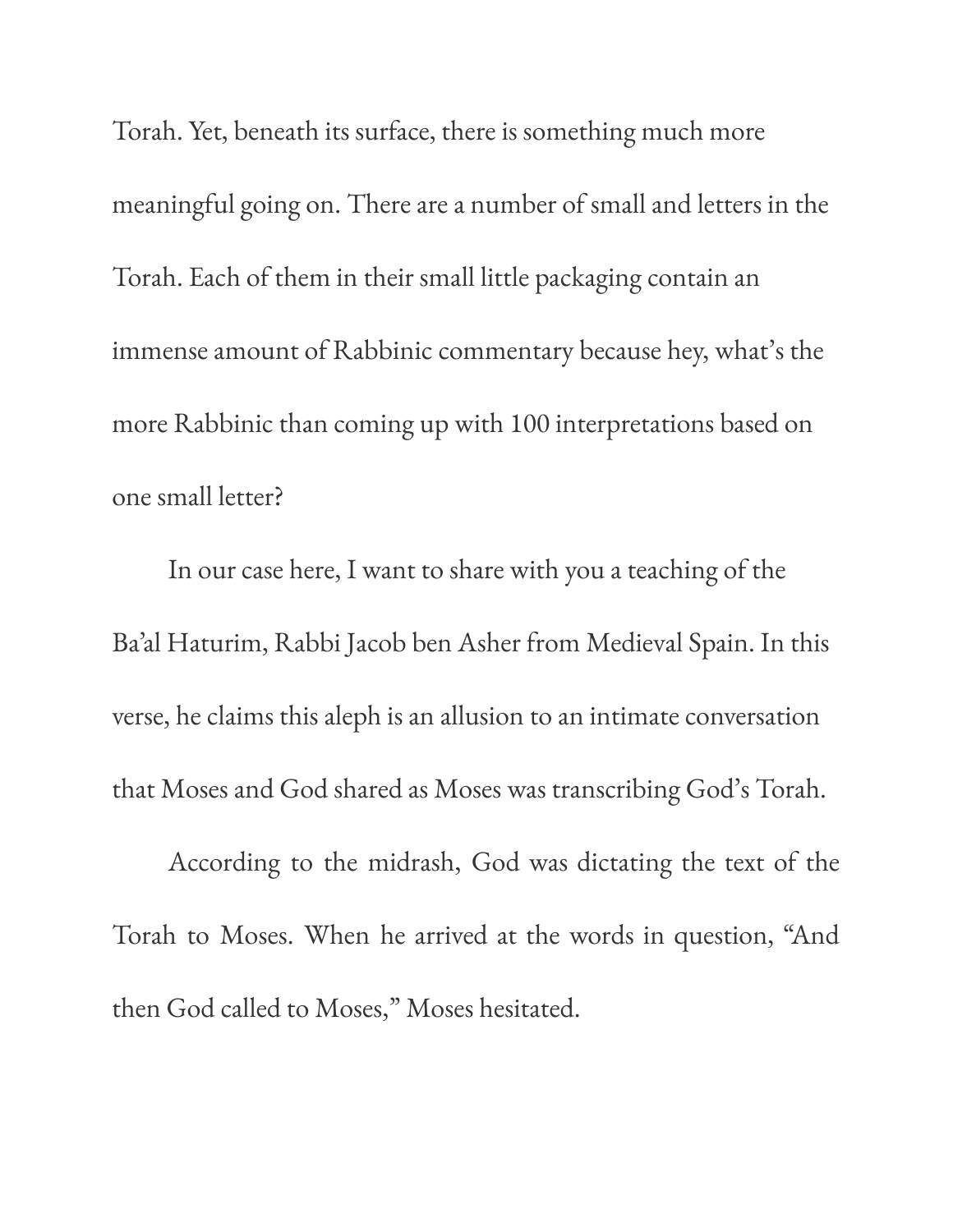"Who am I that God should call me?" asked Moses.

Moses emended God' s words to read vayiqar - ויקר. Leaving off the aleph changes the meaning from "And then God called to Moses " to "And then God happened upon Moses" as if by coincidence. According to this midrash, Moses, in his abundant humility, wanted posterity to assume that it was a chance occurrence that God called to me and not some special designation.

But God insisted that Moses write the aleph. For God, it was important that generations know that God called to Moses. Moses, in his abundant humility, asked permission to write this alef smaller than all the other alefs in the Torah. Thus, the aleph we see in the text is a compromise between the two positions.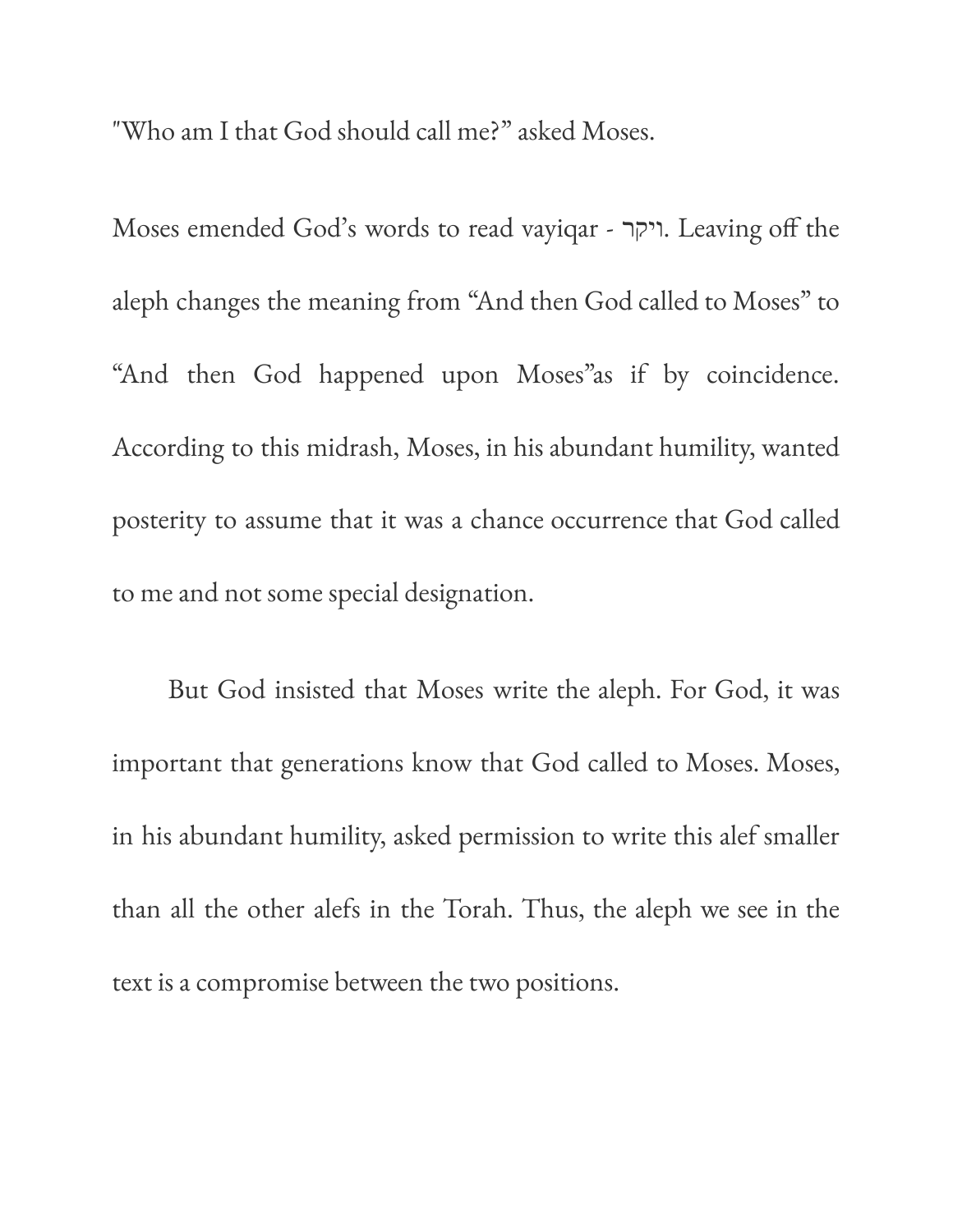Our sage Moses, the paragon of humility embodies it right here. Even though he has the whole backing of the book of Exodus and his long and arduous journey to support him, he doesn't want people to think that he is, any way, special or overly chosen for this role. Or perhaps he ' s battling his own ego a bit and needs the reminder that all of this could just be by happenstance.

No matter what the underlying theory is, this belief of Moses flies in the face of the humble brag. Even at this point, he has much to pat himself on the back for. Yet instead he wants to nullify himself from the equation.

With perfect balance, we too need to strive for this... to make space for Godliness in our lives, we need to diminish the " aleph" that is our own ego. The "I" that gets in the way of serving "You." So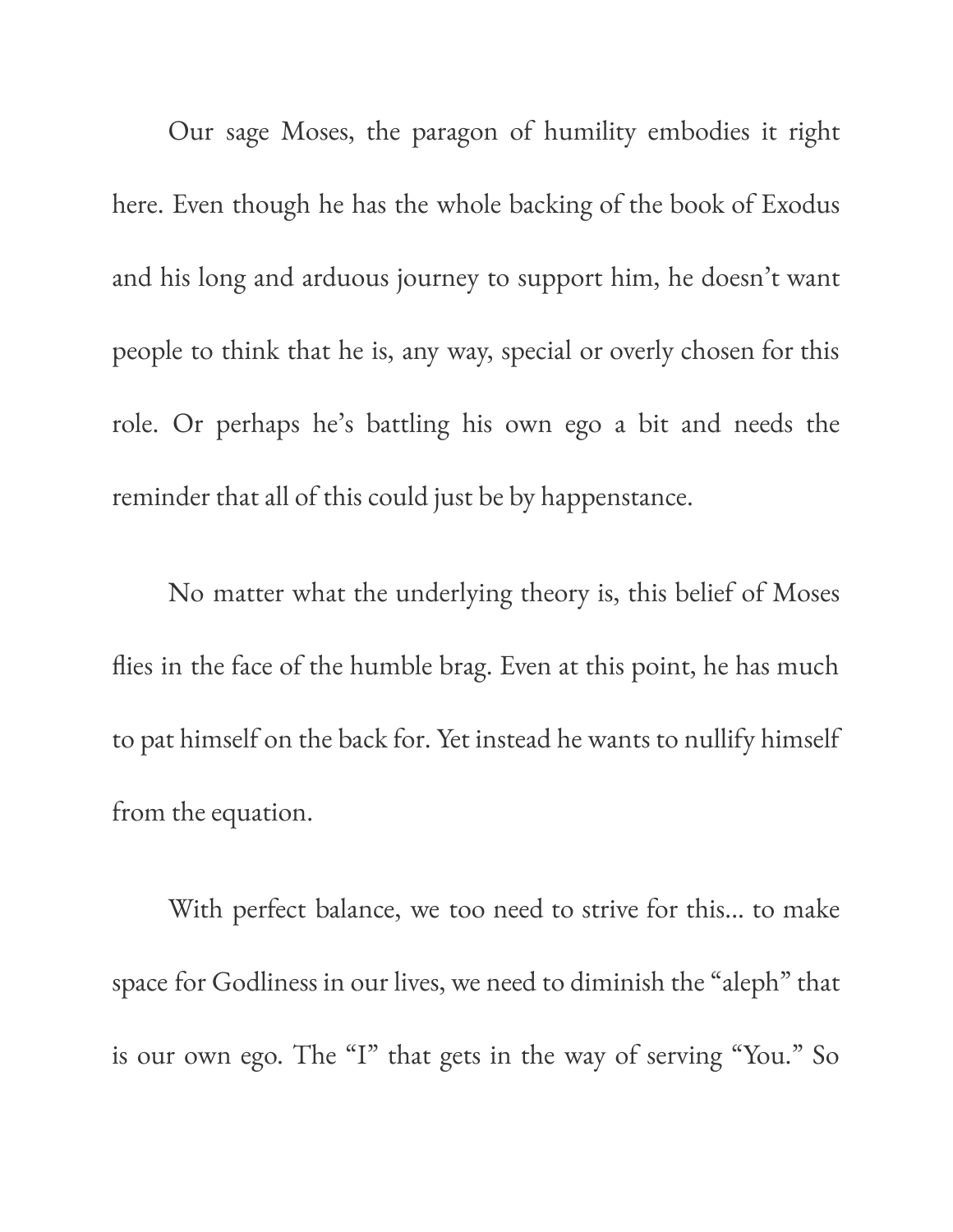often our own obsession with the self impedes on our ability to serve others. We live in a culture of selfies and the celebration of individualism. We celebrate and reward certified egomaniacs in our celebrity culture and in our politics. Moses ' s story reminds us that the key to his leadership was his humility. That' s what made him qualified to be called.

Yet, the 2nd part, where God and Moses compromise is the crucial pivot point and also where it gets sticky, because becoming overly humble can also be dangerous.

To remove yourself, the essence of who you are, from your being is problematic and God knows this at the moment. God didn't allow Moses to deny his critical role in being God' s partner in this world. God cannot go it alone. The almighty, the Holy Blessed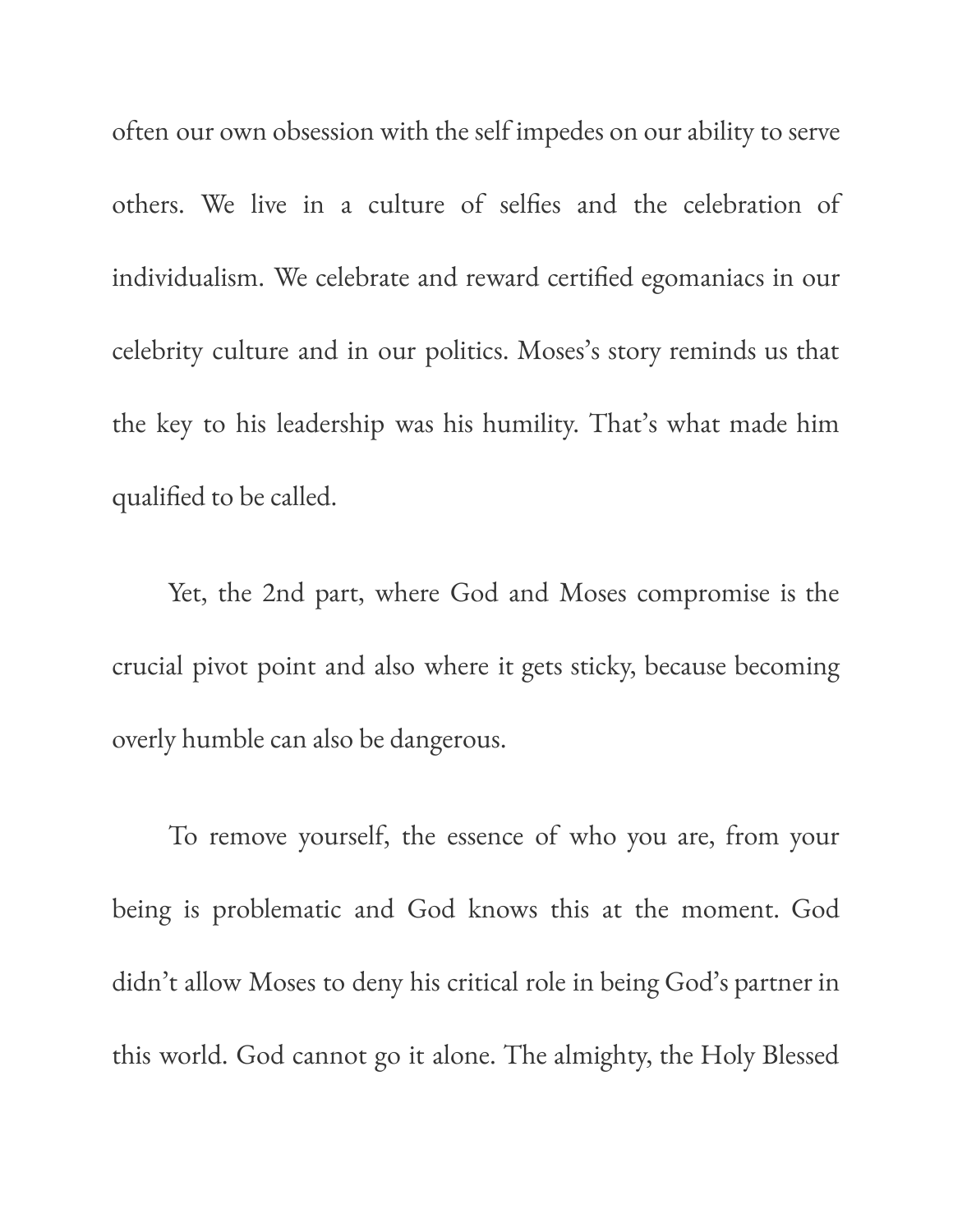One, needs something from us. This is what Heschel calls the "mysterious paradox of faith - God is pursuing man." Heschel writes, "It is as if God were unwilling to be alone, and God has chosen man to serve." We are essential partners in God's plan.

This is the duality in which we live. We have to remind ourselves that who we are shouldn't be the only thing we ever focus on. The other side of the coin though is to remind ourselves that we were put into this world to partner with God. The research shows that this notion of humblebragging has spread partly because people feel like it' s an effective way to self-promote yet the study also shows that those humble braggers are highly denigrated.

It' s fitting that this reading of the small aleph to open up Vayikra comes on Shabbat Zachor where we just read the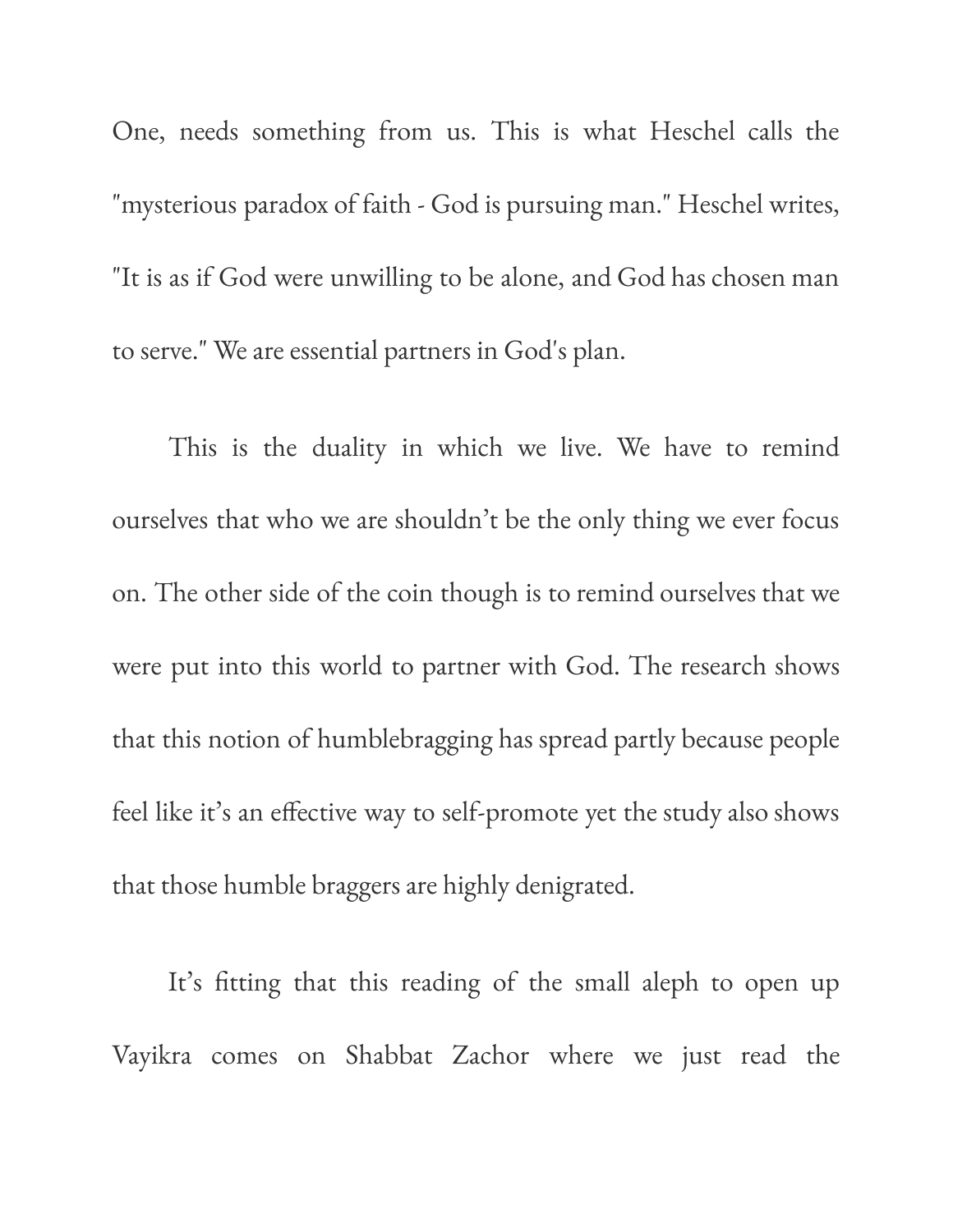proscription to blot out Amalek. In the Torah, Amalek is a nation that preys on the weak and the vulnerable. In the Purim story, their descendant is hell bent on destroying the Jewish people. Our current world is replete with supposed leaders who continue in these nasty traditions.

The chasidic masters also see Amalek battling within us. In the verse Noah read earlier, Amalek attacks us "in our way out of Egypt, " mi'mitzrayim. While Mitzrayim is usually understood as narrow straits, Hassidic teaching calls it the "narrowness of the neck" which interposes between the mind and the heart. in the spiritual-psychological sense.

The Lubavitcher Rebbe, picking up on this notes the following: Every Jew has to negotiate the narrow straits of one ' s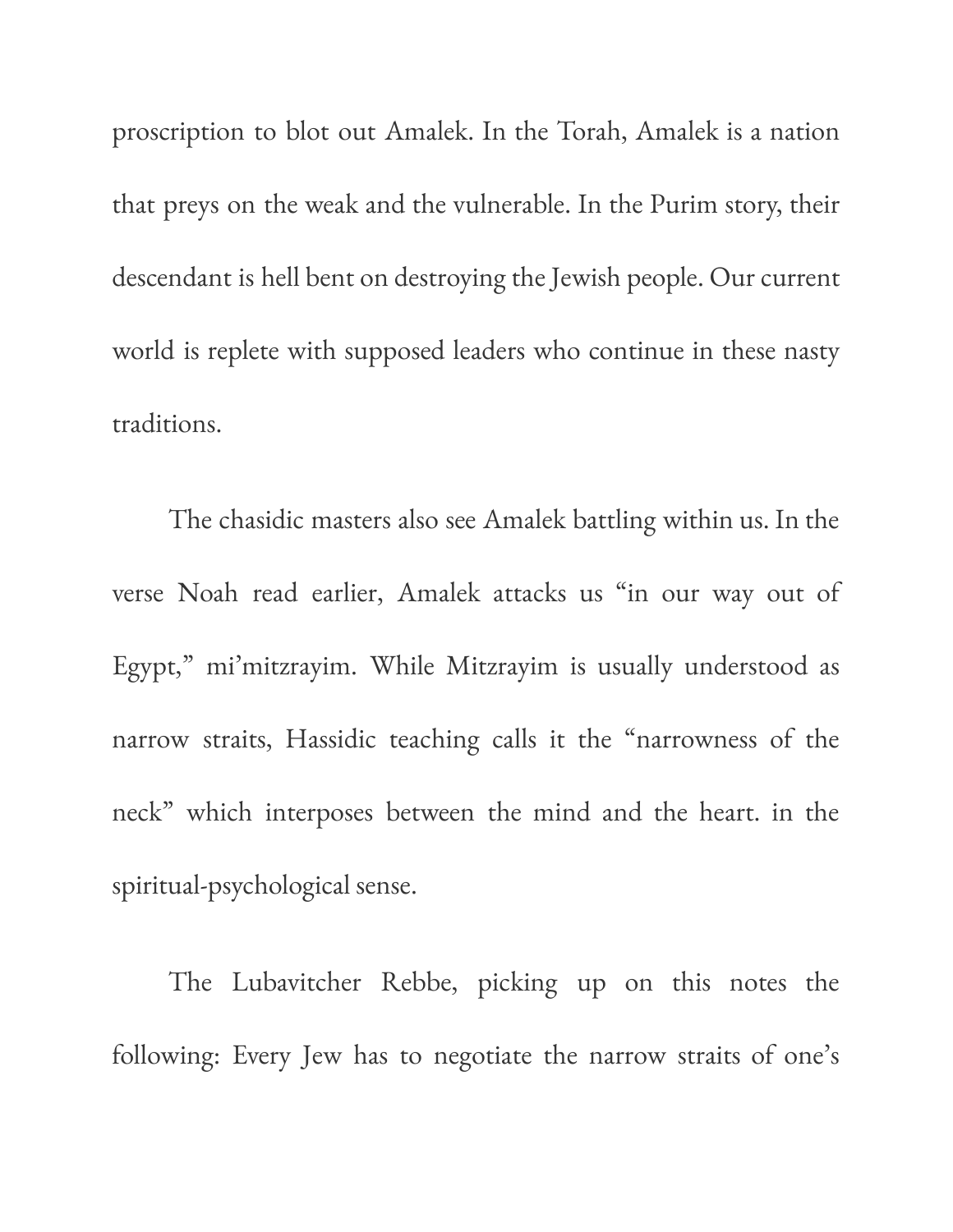internal "neck, " to overcome the material enticements, the emotional subjectivity, the ego and self-interest which undermine the mind' s authority over the heart and impede its influence on the person' s character and behavior.

The narrowness of the neck allows the humble brag to bubble forth too often. It prevents the mind from stopping the heart's self-driving desires. But when we can practice making space for others and understanding that there is awe in this world greater than us, we can begin to break that bottleneck. Remembering is an active process. If we are constantly engaged in memorializing what they, the internal and external Amaleks, did and do, we are doing our part in making sure we don't fall prey to the same insidious urges. May we all merit a world in which we have so many wonderful deeds to